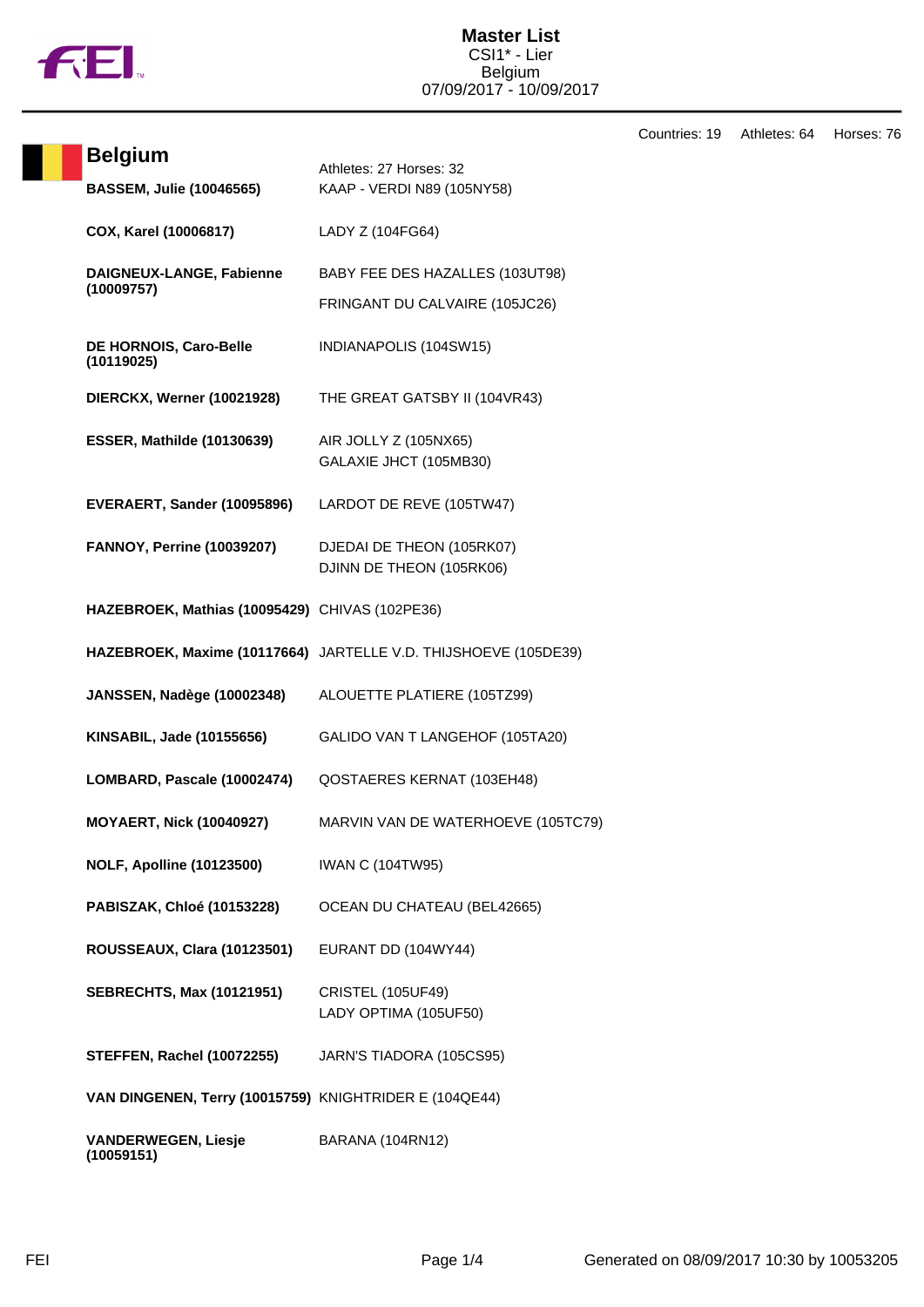

|  | VERBOVEN, Naomi (10117675)                                 | ERIKA-G (105HC69)                                                |
|--|------------------------------------------------------------|------------------------------------------------------------------|
|  | VERGAUWEN, Evelyn (10069679) KALIMERA M.L. (105CD81)       |                                                                  |
|  | <b>VERMEIR, Steven (10157035)</b>                          | QARRINCHA STB Z (103TL27)                                        |
|  | VERNAET, Frederic (10006767)                               | EH BIEN VAN T & L (105IJ32)                                      |
|  | <b>VETS-NICASI, Tina (10103541)</b>                        | DIAGRANDO B Z (105PX97)<br>KANTURO VAN'T ELZENHOUT (105TU07)     |
|  | <b>VLERICK, Victor (10089876)</b>                          | JAGUAR D AVONTUUR TER LINDEN (104QQ36)                           |
|  | <b>Brazil</b><br><b>CARVALHO FILHO, Caio</b><br>(10025783) | Athletes: 3 Horses: 3<br>ALONZO D ETE (105IN56)                  |
|  |                                                            | DRUMMOND, Carolina (10082298) ISTAR VAN DE MEERDIJK (104CL53)    |
|  | VELLUTINI DE MORAES, FredericoCHAKIRA BLUE Z (105CM61)     |                                                                  |
|  | Canada<br><b>NEWLANDS, Wesley (10023481)</b>               | Athlete: 1 Horse: 1<br>ISIBEL D'O (104KA23)                      |
|  |                                                            |                                                                  |
|  | Colombia<br><b>TORO, Nicolas (10027138)</b>                | Athlete: 1 Horse: 1<br>LIRA 25 (103MG37)                         |
|  | <b>France</b><br><b>BARTIN, Vincent (10043985)</b>         | Athletes: 6 Horses: 8<br>CADILLAC (104IE14)<br>STO ONE (103XR18) |
|  | BOUVARD, Frederic (10005781)                               | KATOUCHA VAN DE MEERDIJK (105NM77)                               |
|  | COUTUREAU, Bruno (10060392)                                | BALERINA DE BEAUFOUR (105RT59)                                   |
|  | MAUPILER, Robinson (10062429)                              | DIEU MERCI VAN 'T MEULENHOF (104IZ90)                            |
|  | <b>MULLER, Zoe (10071575)</b>                              | FEMME FATAL (105OC54)<br>PIN UP DE HUS Z (105CR55)               |
|  | SUEUR, Alexandre (10000647)                                | ADELASIA (104RK22)                                               |
|  | Great Britain<br><b>HUTTON, Samuel (10041033)</b>          | Athlete: 1 Horse: 1<br>HERCULES BY IMMOFLUISTERAAR (104BA17)     |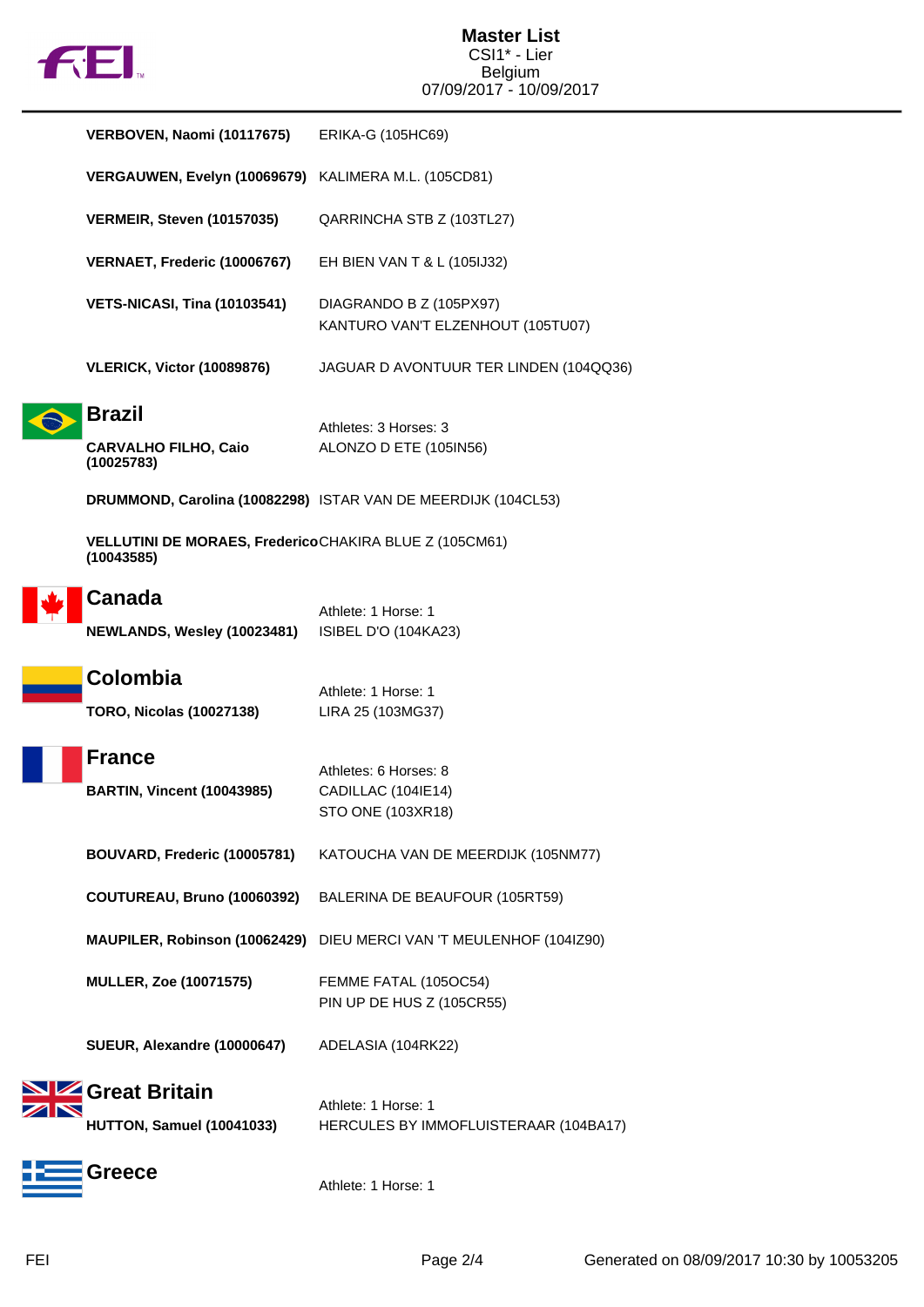

|       | MYTILINEOU, Ioli (10065074)                                  | BROADWAY (103MB10)                                                          |
|-------|--------------------------------------------------------------|-----------------------------------------------------------------------------|
|       | <b>Ireland</b><br><b>ALLEN, Harry (10103351)</b>             | Athletes: 4 Horses: 6<br>CHRISTY JNR (104WS64)                              |
|       | <b>BUTLER, Eoin (10117173)</b>                               | <b>FLAME (105UE55)</b>                                                      |
|       | DRAIN, Conor (10024033)                                      | AUDI'S FAULTS FREE (103DM23)                                                |
|       | <b>GOLTZ, Frederick (10101327)</b>                           | DOE MAAR II (104YV75)<br>DON VERDI (105FF70)<br>MISS HARLEY (104CN39)       |
|       | <b>Italy</b><br><b>CARLI, Marco (10031184)</b>               | Athletes: 2 Horses: 3<br>UNREACHABLE Z (105FO92)<br>UPPER CLASS Z (105FO95) |
|       | PREVITALI, Roberto (10020473)                                | CREATIVE VA (104SR80)                                                       |
|       | <b>Mexico</b><br><b>HUESCA PEREZ, Mauricio</b><br>(10087805) | Athlete: 1 Horse: 1<br>L'ORDEVIE VAN 'T LIEF-KOZEN (105TV49)                |
|       | <b>Netherlands</b><br><b>BIESSEN, Ivo (10018934)</b>         | Athletes: 5 Horses: 5<br>GUARANTEE JB (105NU10)                             |
|       | <b>EMMEN, Kim (10071863)</b>                                 | GAETANO MUSTERD (105EP65)                                                   |
|       | SLEIDERINK, Sjaak (10018937)                                 | ENJOY 102 (104MH57)                                                         |
|       | <b>VAN BERLO, Kessy (10092100)</b>                           | CRIME STORY (105TY46)                                                       |
|       | VAN GEEL, Daan (10015478)                                    | EVITO (104RL73)                                                             |
|       | <b>Norway</b><br><b>JOHANSEN, Espen K. (10066255)</b>        | Athlete: 1 Horse: 1<br>BALLE NBG (105PZ78)                                  |
|       | Qatar<br>AL AJAMI, Faleh (10014687)                          | Athletes: 2 Horses: 3<br>CONCORDIJA (102MB50)                               |
|       | MOHAMMED, Bassem (10082635)                                  | CORELLA 10 (103QP71)<br>PRINCETON Z (105FO89)                               |
| exent | Saudi Arabia (Kingdom<br>of)                                 | Athlete: 1 Horses: 2                                                        |